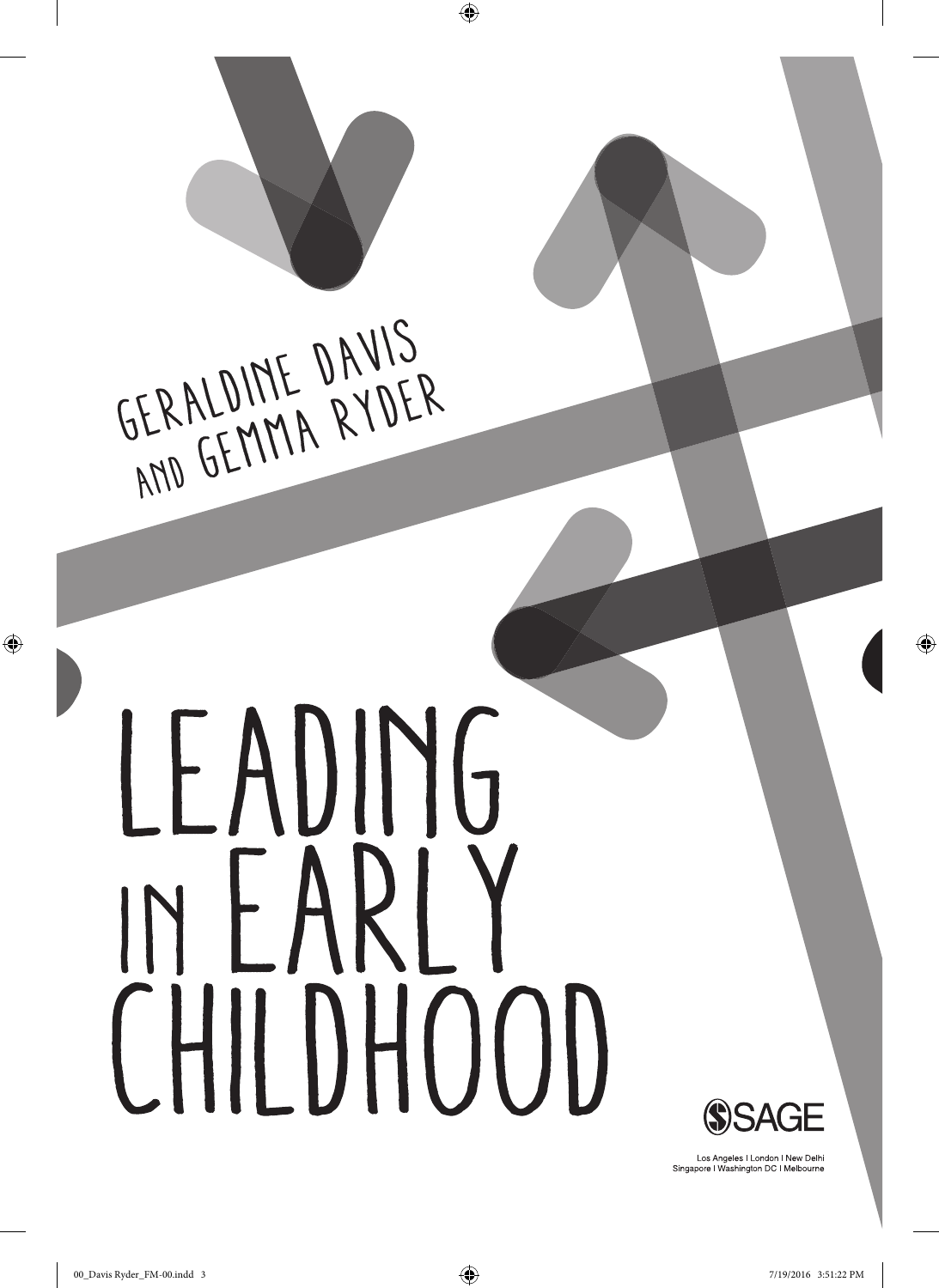

Los Angeles | London | New Delhi Singapore | Washington DC | Melbourne

SAGE Publications Ltd 1 Oliver's Yard 55 City Road London EC1Y 1SP

Editor: Jude Bowen

⊕

Assistant editor: George Knowles Production editor: Nicola Marshall Copyeditor: Audrey Scriven Indexer: Silvia Benvenuto

SAGE Publications Inc. 2455 Teller Road Thousand Oaks, California 91320

SAGE Publications India Pvt Ltd B 1/I 1 Mohan Cooperative Industrial Area Mathura Road New Delhi 110 044

SAGE Publications Asia-Pacific Pte Ltd 3 Church Street #10-04 Samsung Hub Singapore 049483

Geraldine Davis & Gemma Ryder, 2016

First published 2016

 $\textcolor{red}{\bigoplus}$ 

Apart from any fair dealing for the purposes of research or private study, or criticism or review, as permitted under the Copyright, Designs and Patents Act, 1988, this publication may be reproduced, stored or transmitted in any form, or by any means, only with the prior permission in writing of the publishers, or in the case of reprographic reproduction, in accordance with the terms of licences issued by the Copyright Licensing Agency. Enquiries concerning reproduction outside those terms should be sent to the publishers.

#### **Library of Congress Control Number: 2016931616**

#### **British Library Cataloguing in Publication data**

A catalogue record for this book is available from the British Library

Marketing manager: Dilhara Attygalle Cover design: Wendy Scott Typeset by: C&M Digitals (P) Ltd, Chennai, India Printed and bound by CPI Group (UK) Ltd, Croydon, CRO 4YY

> ISBN 978-1-47392-947-0 ISBN 978-1-47392-948-7 (pbk)

At SAGE we take sustainability seriously. Most of our products are printed in the UK using FSC papers and boards. When we print overseas we ensure sustainable papers are used as measured by the PREPS grading system. We undertake an annual audit to monitor our sustainability.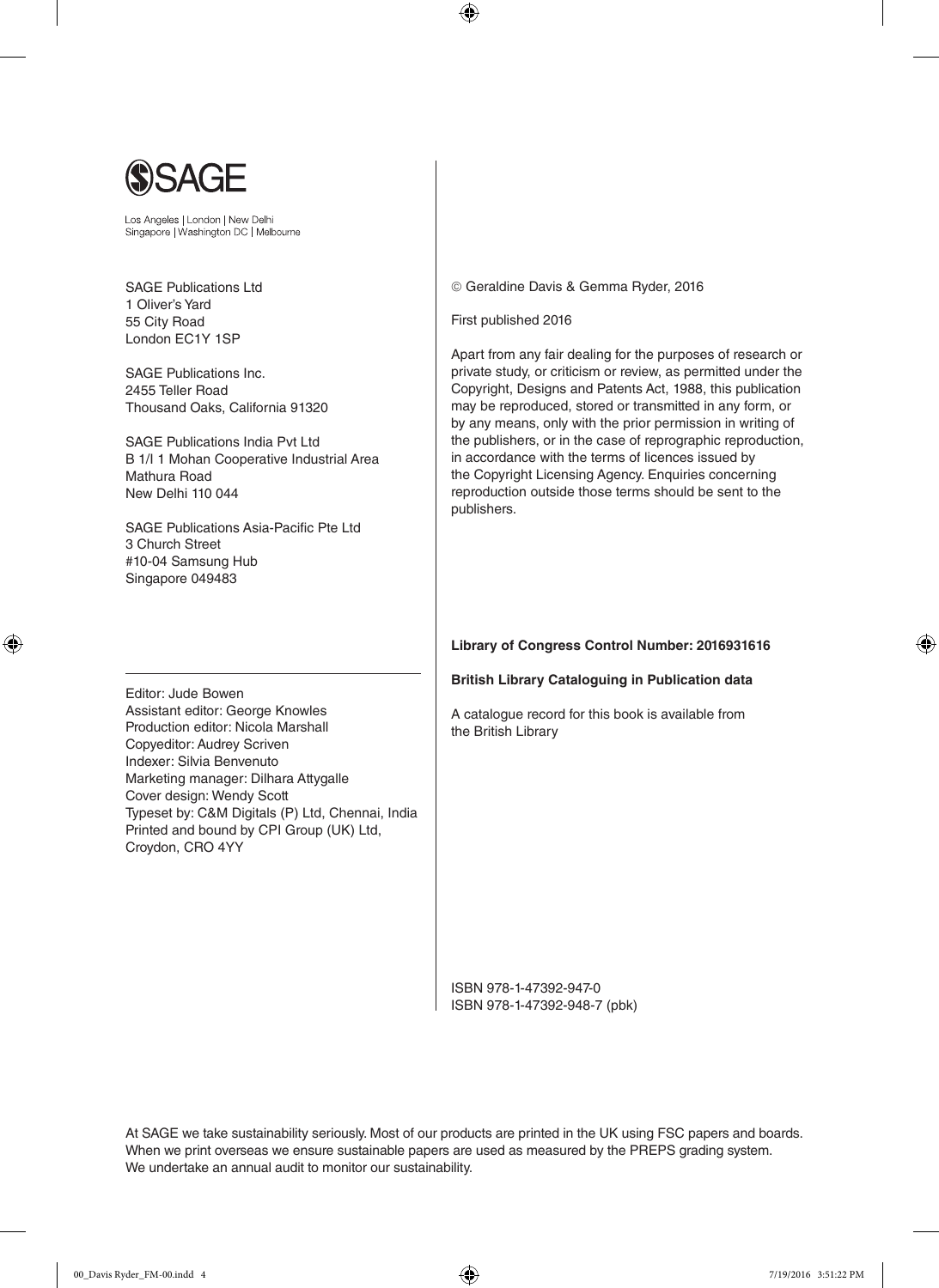# 1 Learning to Lead

 $\bigoplus$ 

# **CHAPTER OBJECTIVES**

- $\rightarrow$  Discuss the meaning of leadership in the early childhood sector.
- $\rightarrow$  Consider leadership of early childhood practice and the knowledge, skills and confidence required.
- $\rightarrow$  Outline theories of leadership and their relevance to early childhood settings.



 $\bigoplus$ 

 $\bigoplus$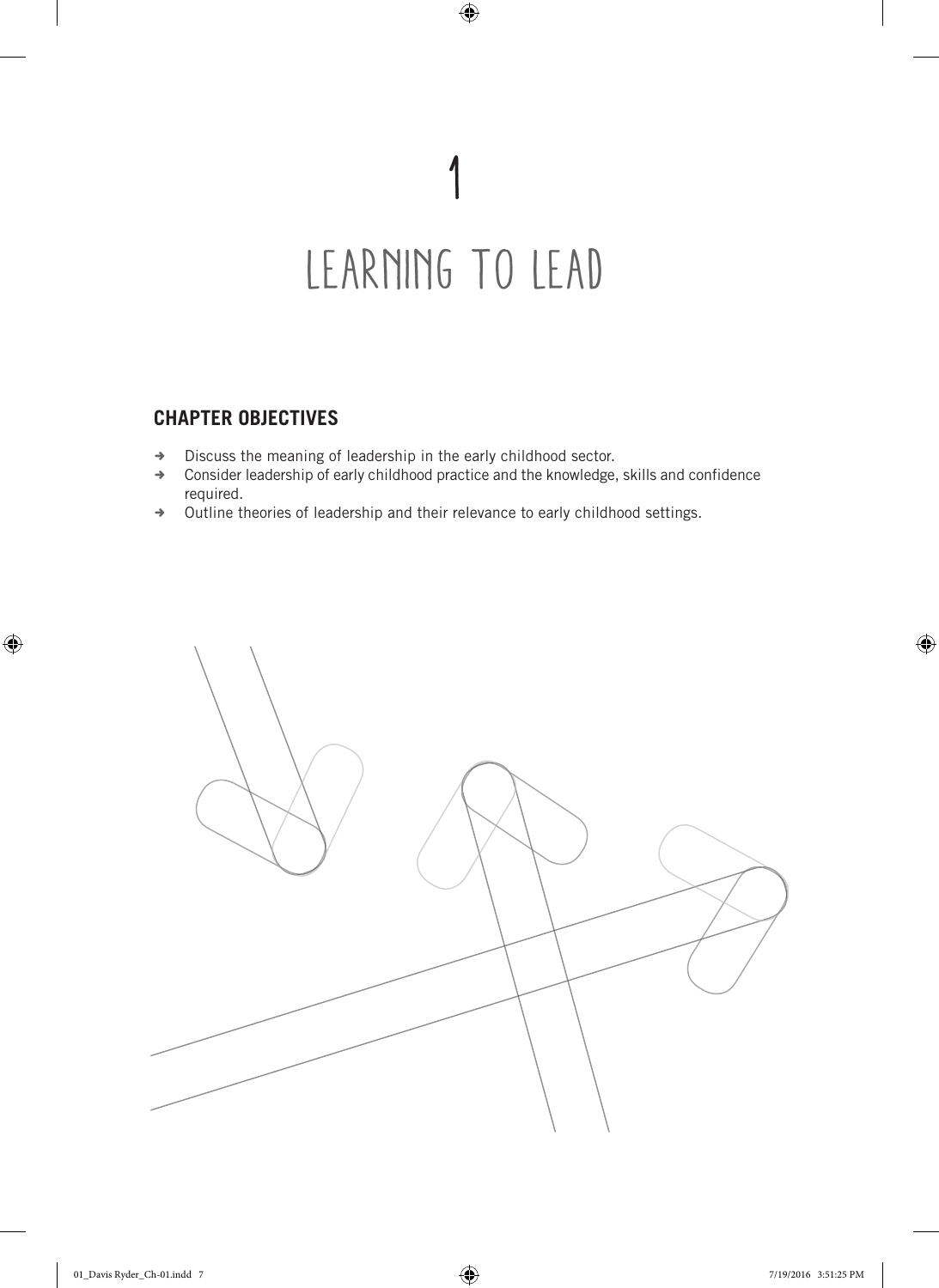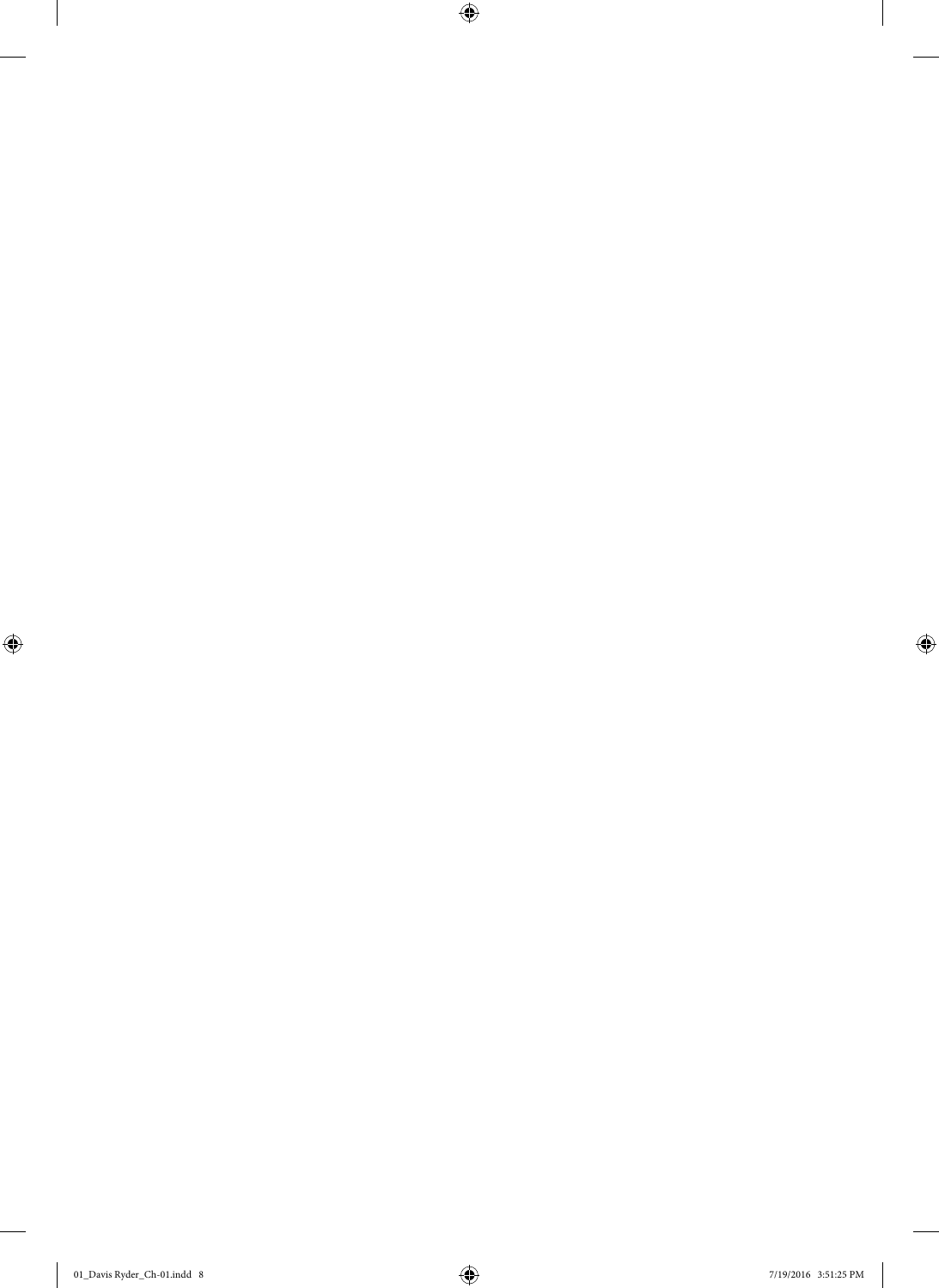#### Introduction

What does the word 'leadership' conjure up for you? For many people the term is associated with individual job roles, with a job description which includes leading a team or an organisation. Thus, 'leadership' can be seen as the role of the 'big boss', the person who has the authority to hire and fire. In this chapter we aim to convince you otherwise, that leadership in early childhood settings is not the exclusive role of those who have 'leader' in their job title. We firmly believe that leadership can and should be part of everyone's role, and especially so in the early childhood sector. This chapter also sets out our values and beliefs about leadership, based on our own experience and the experience of early childhood practitioners from a range of settings. We hope that you will see the importance of these values, whatever your role in the sector.

⊕

#### What is 'leadership' in the early childhood sector?

In our view, leadership is about using your knowledge, skills, personality and experience to positively influence practice. Every practitioner has the capacity to lead, and by doing so to improve opportunities for children and their families and promote ways of working which support staff development.

We consider that some roles are identified as 'leader' roles, but that all early childhood roles need people who can enact leadership. Practitioners do this by enacting the values and supporting the goals of the setting.

#### ACTIVITY 1.1: LEADERSHIP AND MY ROLE

Think about the work you currently do in an early childhood setting: this may be a formal job role or an informal one, or it may be your role as a parent or relative. Thinking about this role, answer the following questions:

- Do you know what the organisation or setting does?
- Do you know what your role involves?

As an early childhood practitioner you have the potential for leadership in your role and you have the potential to positively influence practice. We suggest that you keep a notebook or journal as you work through the activities in this book. Make a note now about what the organisation or setting you work for does, and what your role involves.

The above activity is intended to demonstrate that every practitioner has some understanding of the setting for which they work, and at least some understanding of the role they have within this setting. Your role may be as an assistant, as the overall leader of the setting, as a SENCO, a teacher, a room leader, a key person, a nanny, or one of several other roles. You may have a job description, or you may have a number of tasks which are your responsibility. Whatever your role, you have a part

01\_Davis Ryder\_Ch-01.indd 9 7/19/2016 3:51:25 PM

♠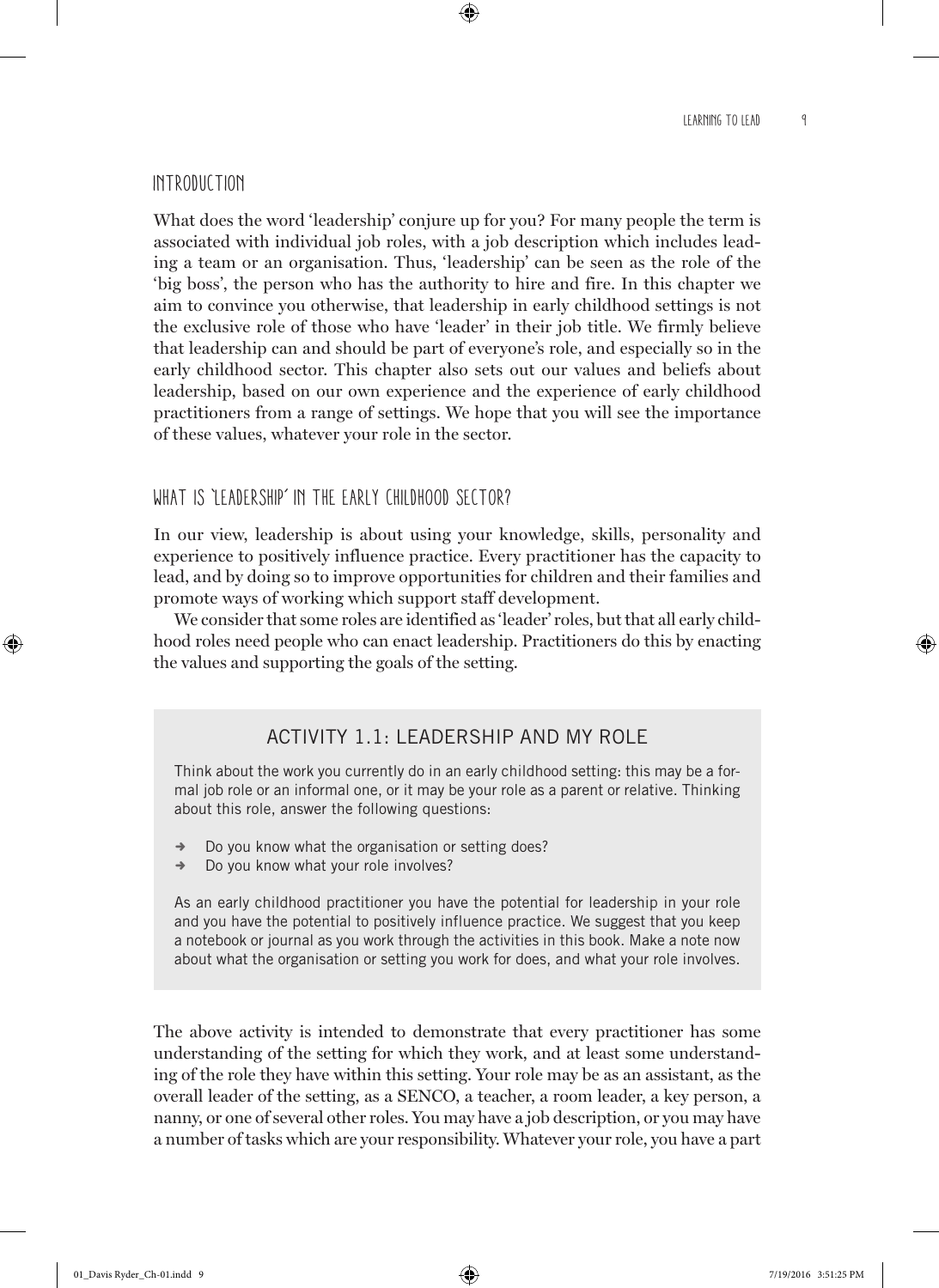to play. In this book leadership is seen as a component of every person's work in the early childhood sector. One participant in our research for this book, a senior early years educator, indicated what leadership meant to her:

⊕

'I think it means guiding and mentoring others, having the knowledge and confidence to deal with situations, and supporting others that have less knowledge of an area, so you can help them, and having ideas and implementing them and showing best practice, so others copy your good role model'.

Leadership may be taking overall responsibility for a whole setting or several settings, putting in place policies and procedures to enable the setting to achieve its aims, and providing a structure for the workforce to work with (therefore Chapters 5 and 6 will be particularly relevant to you if you are in this role). This is how many people view leadership, but leadership is much more than this. It might be looking for ways to do your own job more effectively, for example to work more productively with children and families, or to achieve the aims of the Early Years Foundation Stage. Chapter 7 considers ways in which all practitioners can promote positive ways of working with families. Leadership can include thinking creatively about your own work, how you might do something differently. Seeing leadership as part of your role can be empowering, it can make you feel you have an important role in the setting, and make others also realise the importance of their roles. Chapters 2, 3 and 4 aim to support such leadership practice within the practitioner role. Penn (2011) identified that there is a great deal that the early childhood practitioner *cannot* control about the setting in which they work, for example they cannot control the pay scales, or the curriculum, or government policy, or charges to parents. However, she also stressed that practitioners *can* control some elements of their work, and as such you do have control over the way you do your 'job on a daily basis' (Penn, 2011:149). As an example, one practitioner in our study, an early years educator, described that when she first started her job she suggested rearranging the way the room was laid out. As the room leader she discussed this with her manager and the other staff, and was encouraged to make this change. The very next day, furniture was moved around with the aim of improving the flow of the room: 'a home corner, and moving the cosy area away from the window, and moving the books … '. The other practitioners in the room were pleased with the way it made an improvement. This example demonstrates the leadership that practitioners can exert over their practice.

In early childhood settings leadership is different from what is the case in many other sectors. It is different because *context* is all important. Garvey and Lancaster (2010) point out that in the business world competency frameworks which measure leadership knowledge and practice are commonplace, but that they do not take account of the importance of experience and context in the enactment of leadership. For early childhood education and care, context is crucial and the experience of the practitioner within that context can build a strong culture of development. What is also important in the early childhood sector is that the characteristics of early childhood leaders are often distinct from those of leaders in other sectors, being 'kind,

⊕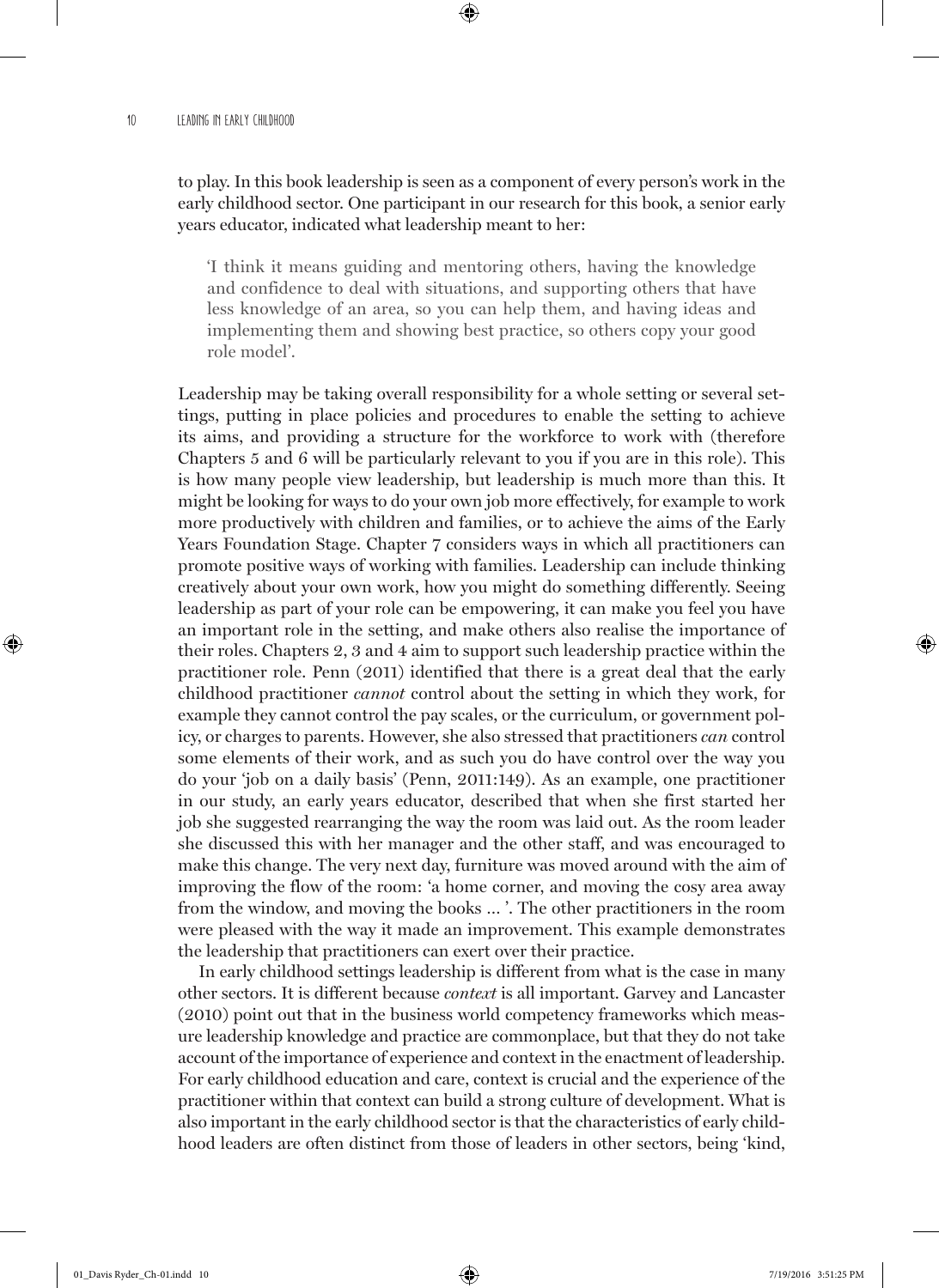warm, friendly, nurturing and sympathetic' (Aubrey, 2011: 30). It is these same qualities which will support you to develop leadership in early childhood settings.

⊕

#### Leadership of the organisation and leadership of practice

The different ways in which leadership is enacted are usefully identified by Whalley (2011b). In her consideration of the professionalisation of early childhood practice she identified two aspects of leadership, namely leading an organisation and leading practice. In this book we have devoted some chapters to specific roles within the early childhood workforce (leader of a setting, room leader, the key person). Here it is worth thinking about the overlap between leadership of the organisation and leadership of practice.

If asked the question 'What do leaders do?' three key elements spring to mind:

- $\rightarrow$  Leaders identify and enact values.
- $\rightarrow$  Leaders set the vision and goals.
- $\rightarrow$  Leaders ensure legal and moral responsibilities are met.

However, these aspects of leadership can be enacted at many different levels. For example, the identification of values for a setting will typically be led by the main identified leader within the setting (and Chapter 6 focuses on leadership across a setting or settings), but a collaborative leader will want to encourage all the members of a team to have their say in this. If you are a member of the workforce within a setting, you can show leadership through your willingness to contribute to the development and identification of these shared values. In his book which considers how organisations are structured, Morgan (2006: 137) discusses the 'enactment of a shared reality' and the value of this to the success of organisations. Early childhood settings have their own culture in which beliefs, vision and values are shared, and where children, families and community can be understood and supported through these shared values, vision and beliefs. Thus, the collaboration between various members of the workforce to undertake the job of leadership is important in the early childhood sector.

#### ACTIVITY 1.2: THE OPPORTUNITY TO LEAD

Thinking about the setting in which you work, or a setting with which you are familiar, ask yourself the question:

Do you sometimes think that changes are needed in the setting?

If your answer is 'Yes', what would you then do about this?

You will need to consider this need for change. You have the potential for leadership in that you could reflect on current practice, think about alternative practice, read

⊕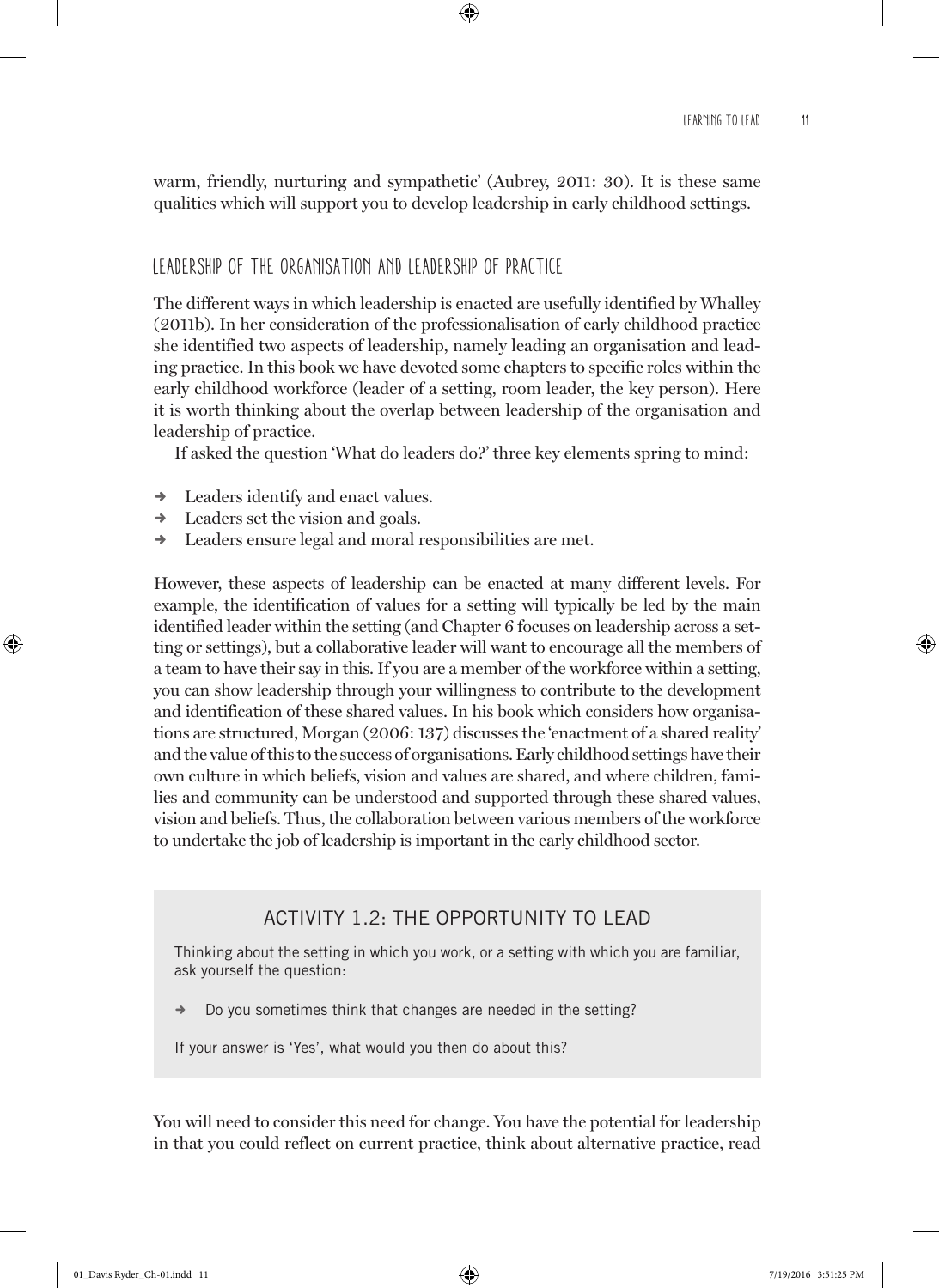about what others have written in relation to your ideas, and then present those ideas coherently to the person in charge of the setting, who might ask you to present your ideas to the other staff for discussion. This overall leader will be interested in your ideas if these fit with the overall values and goals of the organisation, and if the leader considers that your ideas might improve achievement of these shared values and goals while still meeting its legal and moral responsibilities.

⊕

In thinking about alternative ways of working you are clearly recognising that your role includes leadership. You may not have the final say as to whether your ideas will be implemented, but you are offering your experienced and informed view about potential changes. Doing this in a way which supports the organisation or setting is more likely to result in a positive response from the leader.

Not everyone who is part of the early childhood workforce will be confident enough to suggest changes, or to take up the leadership opportunities in their role. We hope you will find the chapters in this book helpful for you, so that you can begin to take up these opportunities and gain sufficient confidence to demonstrate some of the qualities of leadership. Jones and Pound (2008: 4) note that leadership influences 'others to improve and enhance children's care, learning and development'. We argue that leadership does not have to be in one direction only, that influencing improvements can occur from the bottom up, from the top down, or sideways (influencing colleagues).

#### Leadership and management

⊕

The terms 'leadership' and 'management' are often used interchangeably, but they have a different emphasis. Many roles combine elements of leading and managing, but it is useful to consider the difference. Whalley (2011b) clearly states the differences between the two. Leadership includes developing a vision and identifying shared values within the team, being accountable for quality, and taking responsibility for the needs of all stakeholders, for example children and families and other staff. On the other hand, management is seen as the effective deployment of resources, for example identifying staffing needs, organising a rota, and making sure that records are kept. Management will also include elements of planning and decision making. Leading changes in practice demands both leadership and management skills.

#### Leading practice

We know from research, for example from the Effective Leadership in the Early Years Sector study (Siraj-Blatchford & Manni, 2007), that strong leadership is a key characteristic of an effective early childhood setting. These authors identified a reluctance to lead within settings, and a lack of qualifications in leadership across the early childhood sector. Our own experiences, and research for this book, have caused us to believe that all practitioners in early childhood settings have the capacity for leadership as part of their professional role and professional development.

01\_Davis Ryder\_Ch-01.indd 12 7/19/2016 3:51:25 PM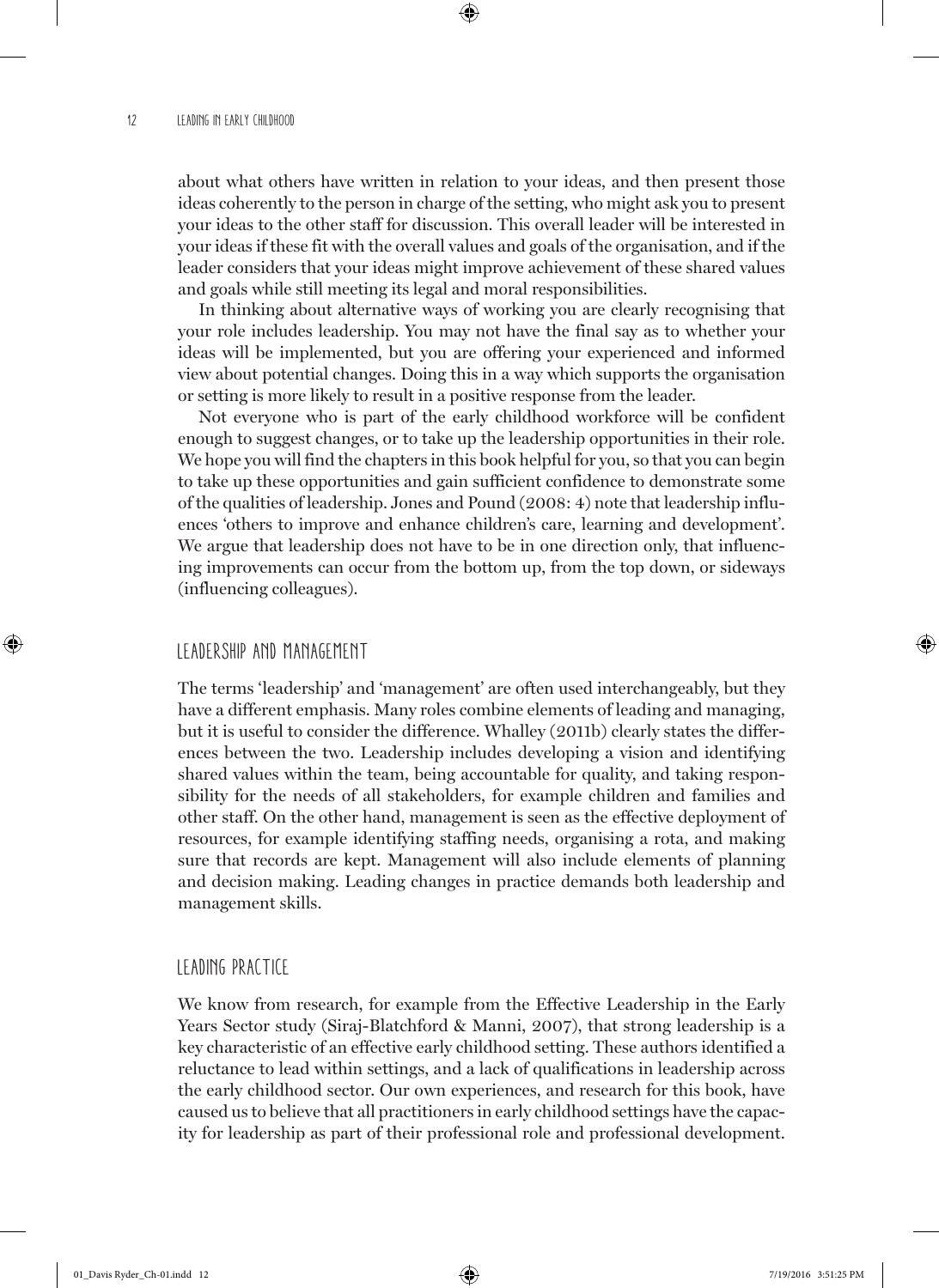In our view, the element of leadership which can be undertaken by *all practitioners* is the leadership of *practice*. Elements of leading practice identified by Whalley (2011a) include: being reflective and reflexive; having knowledge and understanding of children and their development; having knowledge and understanding of learning; valuing the child; and having a vision for practice.

⊕

To support leadership of practice, these elements can be incorporated into the development of all early childhood practitioners. For example, each practitioner can be encouraged to reflect on their practice and consider changes to practice. This can be done informally by the practitioner and by others in the setting on an ad hoc basis, but also formally with mentors. Although many starting practitioners will have no or limited knowledge of child development or of learning, this can be built into the development of the member of staff, through induction activities, expectations, reading and sharing in the setting. Valuing the child is an expected 'value' which can be reinforced by the culture of the setting, and as practitioners take this on board they can contribute to the culture, for example through reflection on activities within the setting and how those activities demonstrate the value of the child. A vision for practice is often something new employees have, or they can see different ways of doing things – this is to be encouraged, so that through reflection the need for changes in practice can be identified and planned for. The final chapter of this book considers ways in which we can improve practice through reflection. Activity 1.3 below is intended to support you in thinking about working collaboratively to support developments in practice.

# ACTIVITY 1.3: VALUES IN PRACTICE

Esme is a new member of staff who has not worked in an early childhood setting before. She has noticed that the boys seem to avoid the dressing-up corner, whereas the girls play there quite often. When the manager asks her how she is settling in, Esme raises this point.

The manager suggests that Esme finds out more about what the curriculum says about opportunities to dress up, and also finds out what other staff think about this issue. Esme asks the manager if it is acceptable for her to ask the boys about dressing up, and the manager agrees.

When Esme asks the staff they are willing to share their experiences and ideas with her, and also suggest that she brings her ideas to the next team meeting.

Who is leading practice in this scenario?

In this example leadership of practice is demonstrated not only by Esme (who sees that something could change) and her manager (who is willing to support Esme to find out more and suggest changes), but also by the other staff who are willing to listen to ideas and suggest a mechanism to discuss those ideas and potentially make a change (the meeting). Discussing issues with the children (as Esme proposes) draws the children into leading development and change within the setting.

♠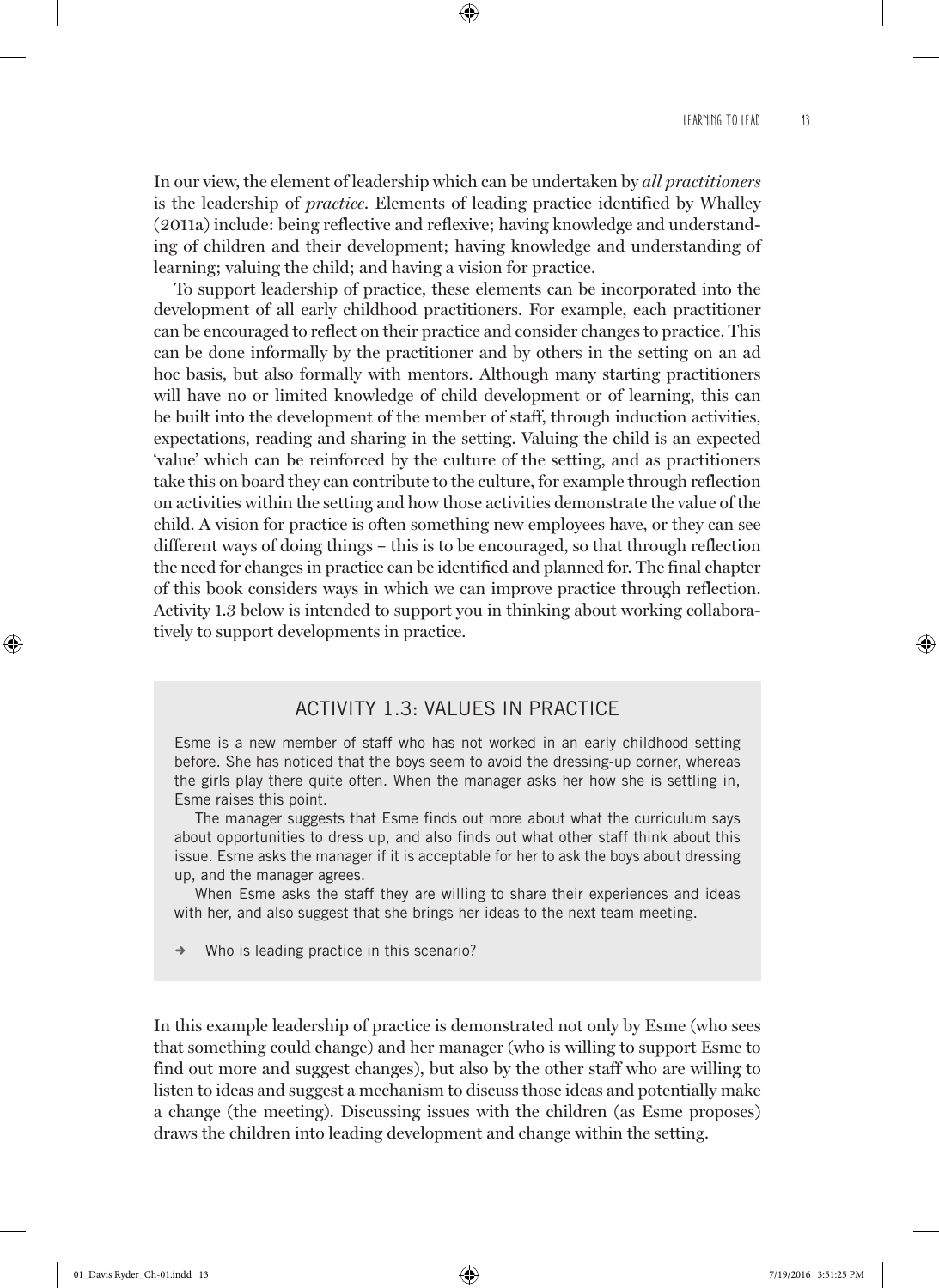#### Working with others as leadership

In early childhood settings we work with children as well as parents, families and carers; colleagues who are assistants, managers, our boss, room leaders, and members of the multi-agency team; the local authority; schools; and other settings. You will be able to identify at least some of these groups of people in relation to your own role. It can be difficult working with other people, but it can also prove rewarding. The early chapters of this book focus on work within the setting, with children, families and other members of staff. Later chapters consider working with the multi-agency or interprofessional team, and across settings. If leadership is enacted in all roles within early childhood settings, then this is likely to lead to effective holistic practice (Allen & Whalley, 2010). The promotion of team and partnership working is essential within early childhood settings, because the setting alone does not form the child's world, and working with those who the child has contact with, or could effectively support the development of the child and family, is an important part of the early childhood practitioner's role.

⊕

#### Knowledge and skills for leadership

We want to encourage you to think about your role within the early childhood sector and support you to develop leadership within that role. A good starting point here is to make a list of what you do and the knowledge and skills you utilise. Try Activity 1.4 now, noting down your responses. You may need to come back to this periodically, as you think of the various other things you do.

## ACTIVITY 1.4: WHAT DO I DO? WHAT SKILLS AND KNOWLEDGE DO I USE?

Think about a typical day in your early childhood role. What do you do? Make a list of all the things which form part of a typical day in one column. Once you have done this, write down which skills and knowledge you might be using or might need to develop in another column. For example, you might use communication skills, organisation skills, or your knowledge of development, behaviour or hygiene. There are no right or wrong answers, and you can add to these lists at any time.

**Table 1.1** Own Role

**Things I do in a typical day The skills I use or need The knowledge I use or need**

♠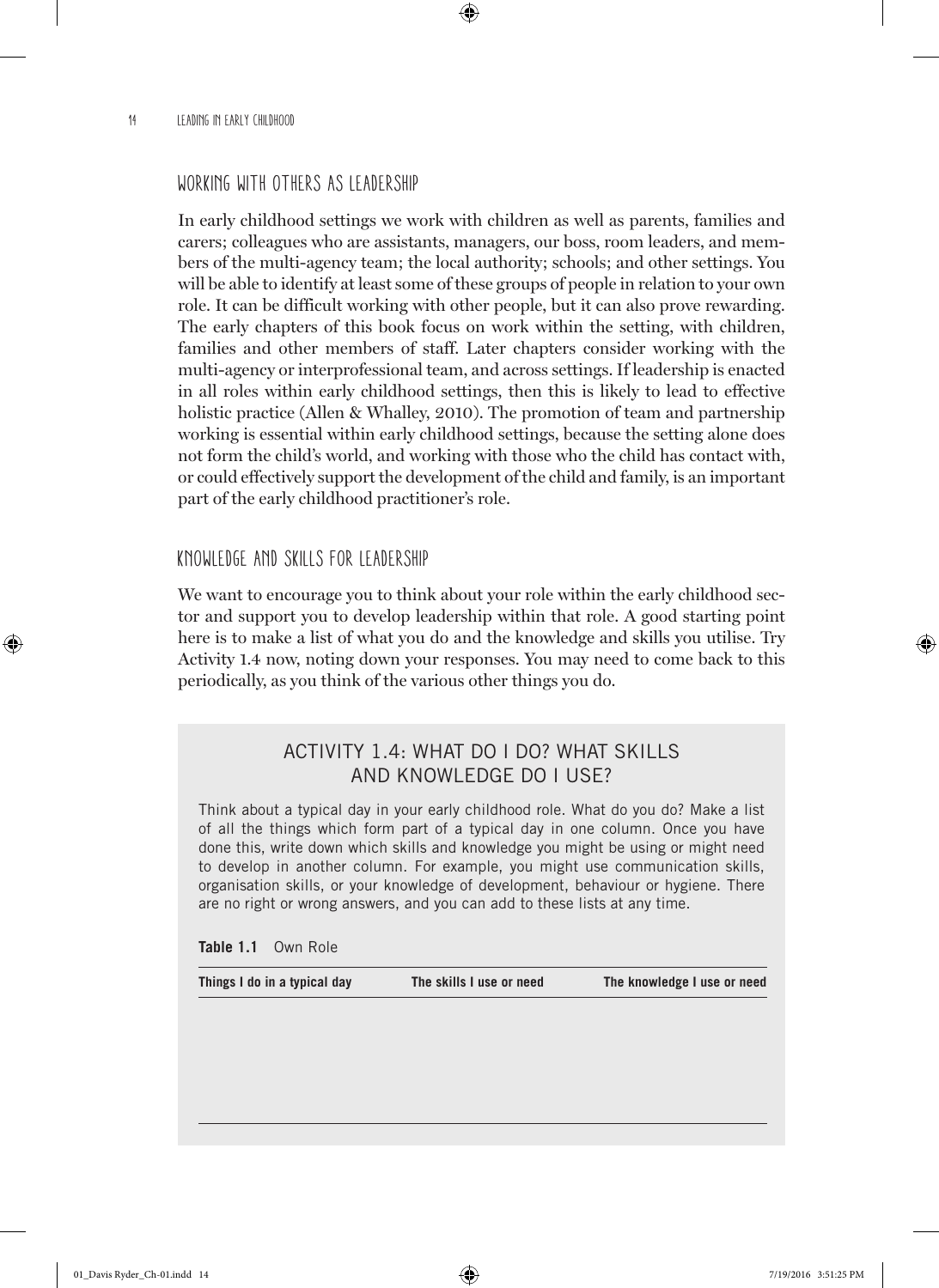We focus on some particular skills in this book, for example communication, assertiveness and resilience, to support you to develop these skills yourself, or help to develop these in others. By thinking about the skills and knowledge you already have, and the skills and knowledge you need, you can take ownership of your own professional development as an early childhood practitioner (see Chapter 5 for more on this topic).

⊕

#### Leadership and confidence

One of the benefits you will gain from reading this book will be a growing confidence in the importance of your role, and with that confidence should come the start of a positive spiral of demonstrating leadership. We consider that all members of the early childhood workforce have the potential for leadership in their role, and that using this potential can provide great satisfaction in the daily enactment of that role. We enjoy hearing stories from practitioners in a range of settings about how daily practice has been changed to improve outcomes for children and their families. Many of these accounts of changes in practice demonstrate a commitment to inclusive and collaborative practice. The values of early childhood practice are therefore strongly evident in leadership of practice, a point identified by authors in the field (Jones & Pound, 2008; Whalley, 2011b; Davis, 2012).

The importance of developing confidence has been identified in research by Hadfield et al. (2012) and by Davis and Capes (2013). Early childhood practitioners gain confidence through education and opportunities to engage with making changes to practice. A confident practitioner is one who is more at ease with considering opportunities for change, being pro-active in considering the way resources are used, in communicating with parents, in identifying training needs, and in sharing learning from training within the setting. This confidence is embedded in knowledge about best practice, understanding children and their development, and recognising the importance of being professional. Confidence in their own knowledge enables practitioners to consider the longer term and more holistic view as regards outcomes for children and families.

#### Theories of leadership

This section presents a short description of a number of theories of leadership and evaluates opportunities for their use in the early childhood sector. Trends in leadership have changed over the decades. There has been a general shift from a focus on leaders' characteristics and the traits of a good leader towards more general leadership guidelines, organisational leadership, and the need for transformation and vision.

#### Traditional views

A traditional view of leadership, and very popular in the early days of work on leadership, was the trait or 'great man' theory, popularised by the Scottish philosopher

⊕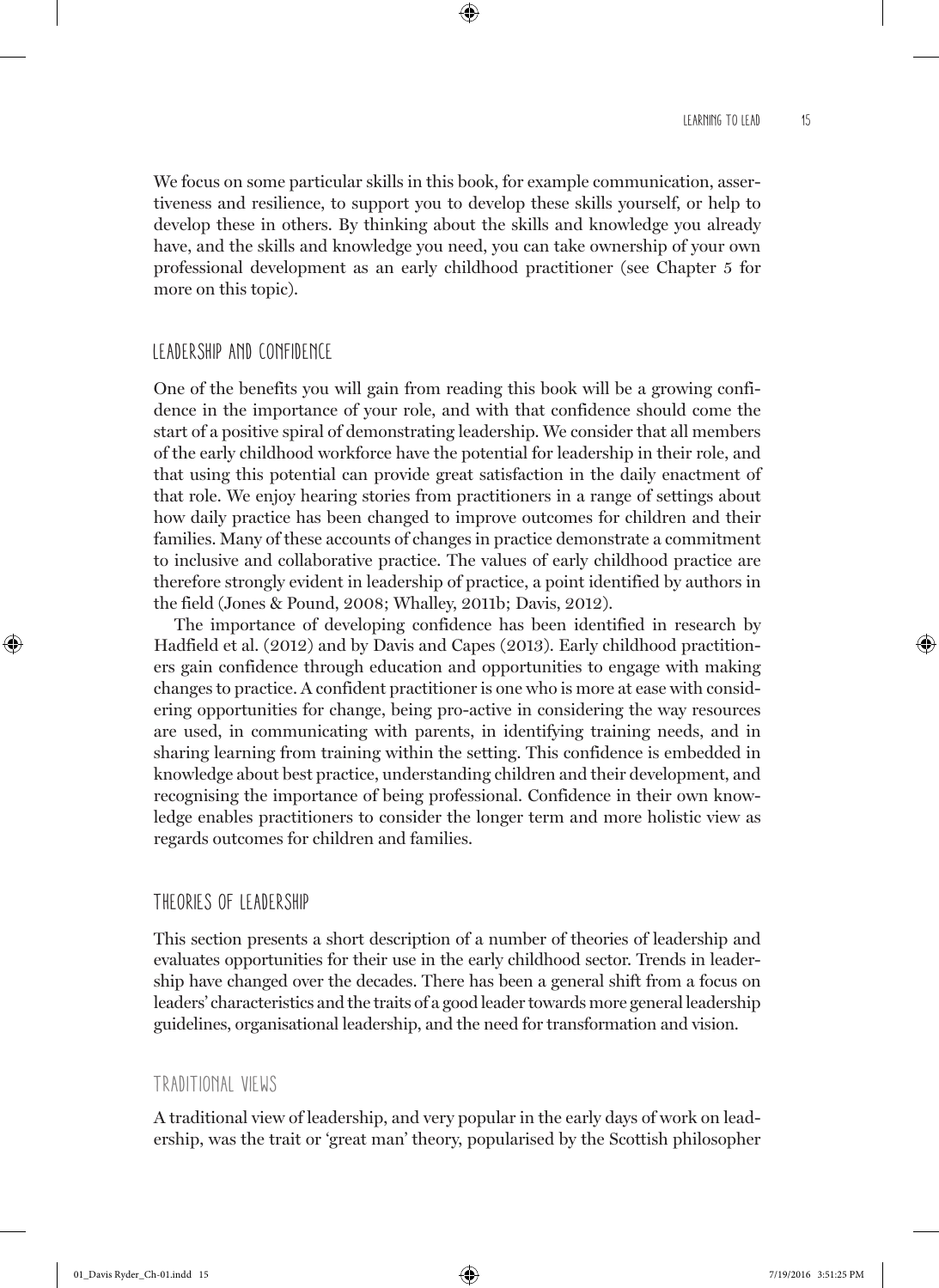Thomas Carlyle (1869) in terms of history being largely explained by 'great men'. In the 1860s this was argued against by Herbert Spencer, who focused on the role of society in shaping such 'great men'.

⊕

From the perspective of leadership, 'great man' theory assumed that leaders are born rather than made, that leaders are charismatic and lead because of the people they are, that the skills of leadership are relatively rare, and that the traits of leadership are innate. Alongside all this, however, was an emerging recognition that 'good leader' traits could be learned and thus did not have to be innate. There was increasing interest in the trait approach to leadership from the 1940s on in fields such as psychology, looking at the particular characteristics of a good leader. This interest in trait theory declined in the 1970s and 1980s, although there has been some renewed interest more recently, and it continues to have a place in leadership texts (Daft, 2011).

The 'great man' view of leadership has never sat comfortably within the early childhood workforce where the emphasis is on care, compassion, collaboration, and being supportive. The very name given to the original theory, 'great man', disregards the female workforce, and Siraj Blatchford and Manni (2007) state that gender is largely ignored in the wider literature on leadership and management. Those who have identified gender in leadership writing tend to identify women as more participatory and democratic (see Scrivens, 2002, reporting on work by Shakeshaft), and again this does not fit with trait theory. However, Eagly and Carli (2007) have identified that strong leaders' key traits, such as intelligence, the use of initiative and being able to persuade others, are found in women just as much as they are found in men. This focus on traits which can be learned, and which are just as likely in women as in men, is now much more evident in the literature (see for example Bennis, 2009) about leadership traits. Despite the increasing recognition of women as effective leaders, formal training for leadership roles may not be sought out by women and formal leadership positions are not sought out by women as often as they are by men (Babcock & Laschever, 2003; Northouse, 2015). Women prefer to take on informal roles to support leadership.

So what does this mean for women in early childhood settings? The willingness to informally support leadership is very evident (Babcock & Laschever, 2003) and can be encouraged, for example in supporting practitioners to make suggestions for change. Provision of leadership training, for example through informal and formal professional development activities, and recording this training to recognise this leadership for individuals and across the setting, is a useful way of overtly identifying the leadership knowledge and skills within a team. Good use of mentoring can help to identify practitioners' natural abilities as well as their training needs. For example, a new member of staff may need training in assertiveness (see Chapter 3) whereas a more experienced member of staff may need training in supporting positive staff morale. You might find it useful to revisit Activity 1.4 now as you think about your own development needs as a leader. A lead practitioner in our research for this book identified that she fully supported staff development and this occurred in many ways:

⊕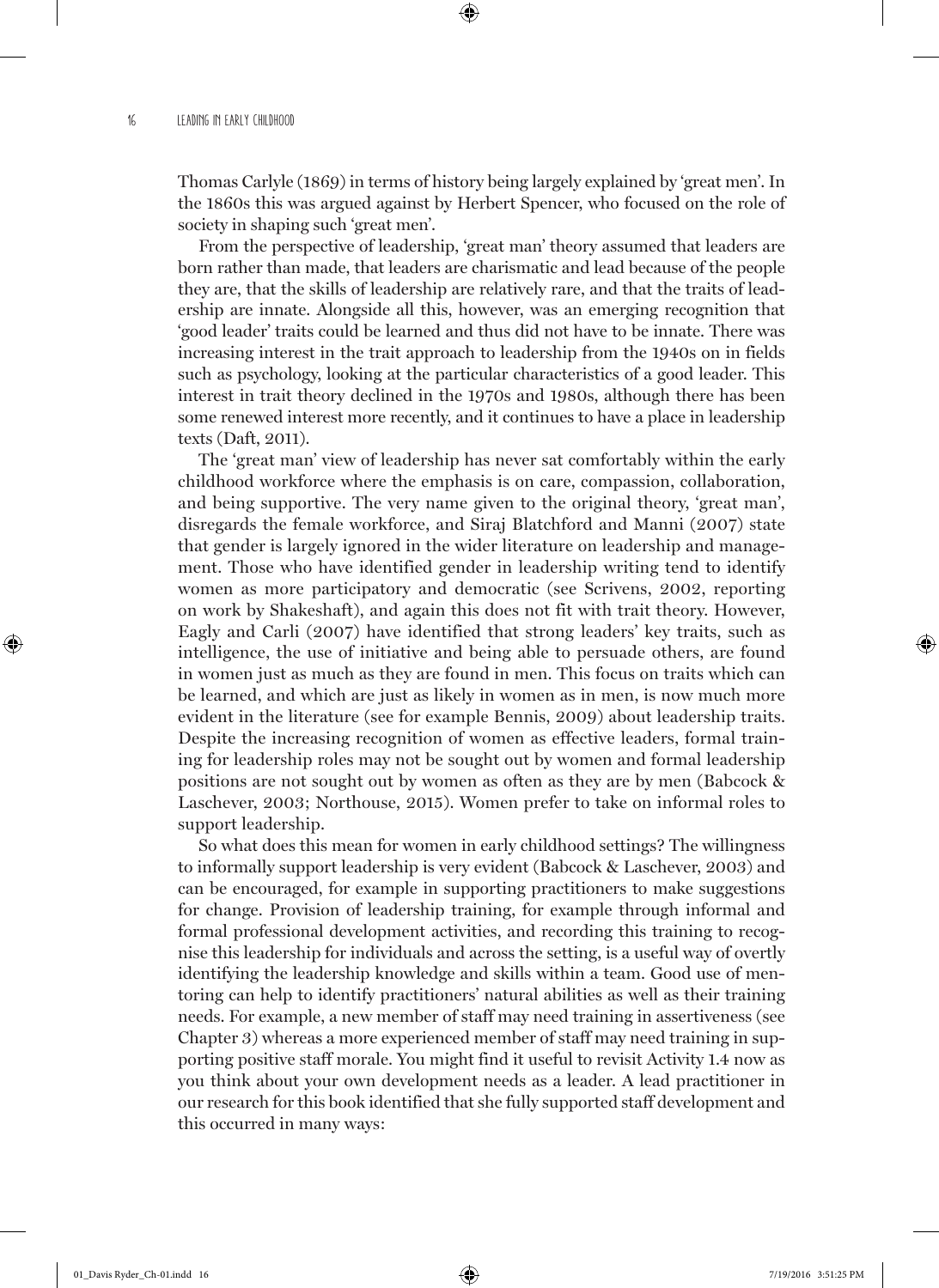'Through daily coaching, and through our performance review system, and supervision meetings, and training, we have different training pathways to support staff, our core pathway for everyone, and a senior pathway for anyone wanting to progress that way, and the leadership and management pathway, so lots of opportunities to access training both internally and externally'.

⊕

#### Organisational leadership and management

With larger, more complex organisations has come the introduction of more hierarchical and bureaucratic leadership and management systems. These are more impersonal and based on the notion that employees must follow procedures rather than think for themselves. This can be beneficial for large organisations with lots of workers as it can keep control, but workers will often consider they have no voice in the organisation. The recent rise in large-scale businesses which run nurseries nationally and develop policies at a national level means that early childhood settings may be affected by such bureaucratic leadership. This can provide real challenges if the staff values in a setting are not the same as those of the overall national organisation. A successful organisation will recognise the local contexts of its settings, and provide sufficient flexibility for local leaders to implement local policies which reflect the needs of the local community.

The technical-rational view holds that leadership should be confined to certain individuals in appointed leadership roles. Technical-rational approaches emphasise maintaining the status quo. Formal structures are present in the organisation to achieve pre-set goals. For example, specific leadership posts with specific functions and specific authority mean such roles have both power and influence. Leadership is often top-down in this model. For the early childhood workforce leadership of practice is embedded in every role, hence this technical-rational model does not sit comfortably with most settings. However, putting in place specific roles to lead change in practice can have very positive effects, as was demonstrated through studies of the Early Years Professional role (Hadfield et al., 2012; Davis & Capes, 2013).

A range of other leadership theories can be useful in considering the practice of leadership. For example behavioural theories of leadership consider what a leader does rather than who the leader is. Traditionally the leader has been characterised as autocratic and authoritarian, democratic and participative, or laissez-faire in their style (Daft, 2011). In many early childhood settings democratic leadership is appropriate, although this can be more time consuming because greater consultation and communication with the stakeholders is required. Many now have a view that democratic leadership does not go far enough, and distributed leadership is more appropriate for early childhood settings. For example, Jones and Pound (2008: 4) state that 'leadership is ultimately distributed, shared and dispersed in early childhood settings' and there is discussion in the literature about the use of distributed leadership in settings (see for example Heikka & Waniganayake, 2011). In this sense leadership is inclusive of the range of practitioners within a team, who are each enabled to take responsibility for best practice within their role and influence best

⊕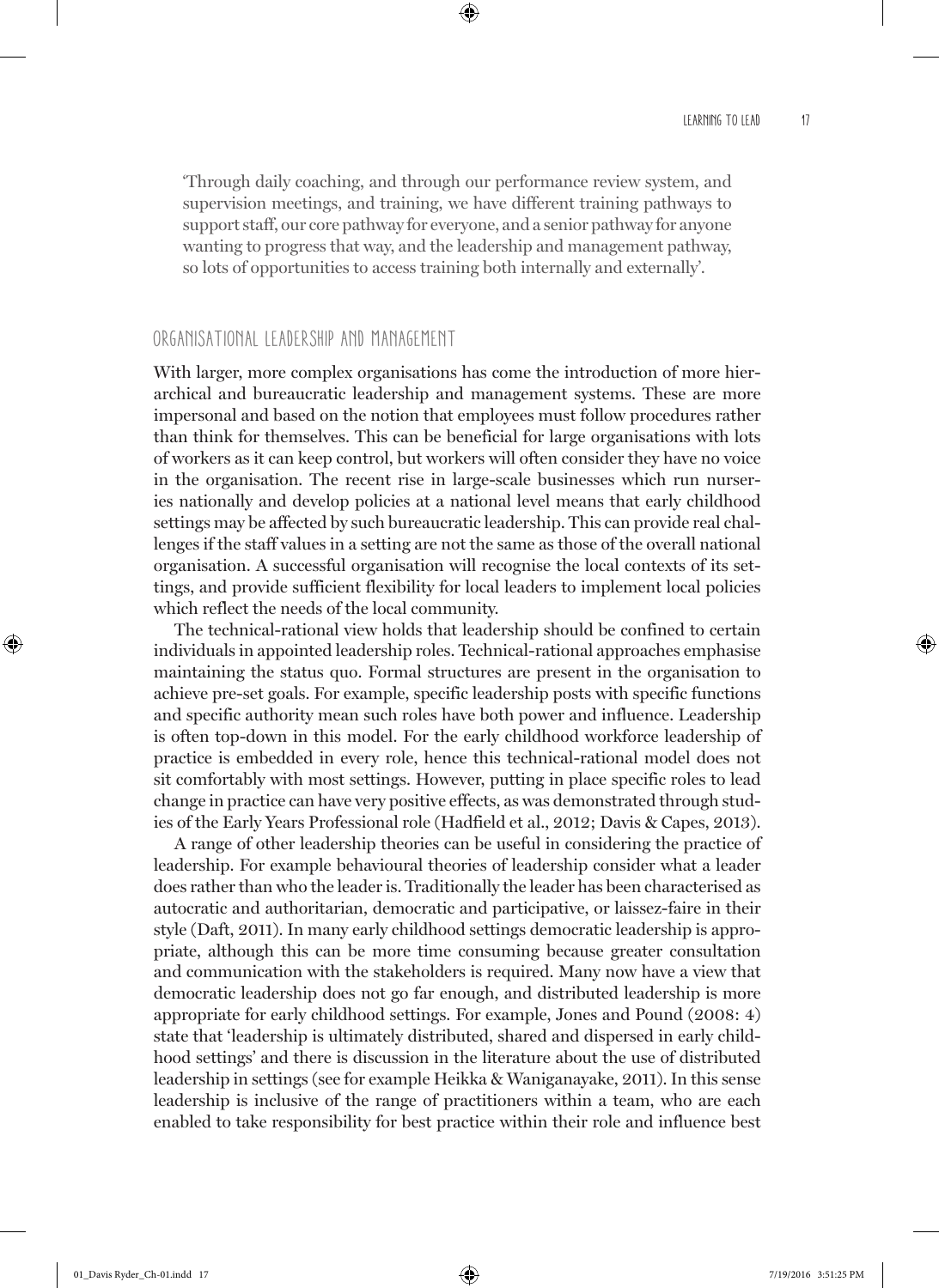practice within the setting through professional reflection and positive communication within the team. We consider shared leadership in Chapter 6.

⊕

These notions of democracy and shared leadership contrast with the view of leadership as transactional, based on leading a task or getting a job done, which may include rewarding staff for achieving higher targets. Such transactional leadership is often employed in call centres, but does not fit well with leadership in the complexities of early childhood settings.

#### Leadership and change within the culture of the organisation

The idea that leaders need to be able to adapt to different contexts has been present in the literature for some time, with theories such as Fiedler's contingency model and Hersey and Blanchard's situational model (Daft, 2011). More recently these ideas have developed into a more modern institutional view of leadership. This view holds that leadership occurs within a changing environment and that all staff have the potential to lead. Leadership is seen as a *culture*, not necessarily designated to specific roles. Leadership exists in the relationships between people (for the early childhood setting this will include relationships with children, families, other staff in the setting and the wider interprofessional team), so interaction with others is the key. In this model, leadership emphasises the survival of the organisation as it changes and adapts to a changing society and changing demands. Changes in structure and the culture of the organisation are considered against the needs of the community. Different employees at different levels of the organisation can take different leadership roles. This type of leadership values the relationships between stakeholders (for example employer, employee, children and families, local community), group decisions are encouraged, and staff are involved and empowered. Influence can occur upwards and downwards. The model assumes a socially relevant organisation with links between the outside world and the internal world of the organisation. The culture of the organisation is developed in relation to its social relevance.

There are some elements of this model which sit very well with the early childhood workforce. For example, as leaders we want to ensure the culture of the setting matches the espoused values of the team, and supports children, families and staff in contributing positively to the setting. Also, because an early childhood setting does not exist in a vacuum, but as part of a community, changes in national and local policy will reflect the need for changes in settings. Strong early childhood settings with a culture of leadership embedded within all roles will be able to support changes while working for the integrity of the setting within its community.

#### Transformational leadership

More recently, ideas about transformational leadership have been evident. Although the term 'transformational leadership' was used by Burns as far back as 1978, ideas about this theory have since developed. These focus on the necessity of the leader

⊕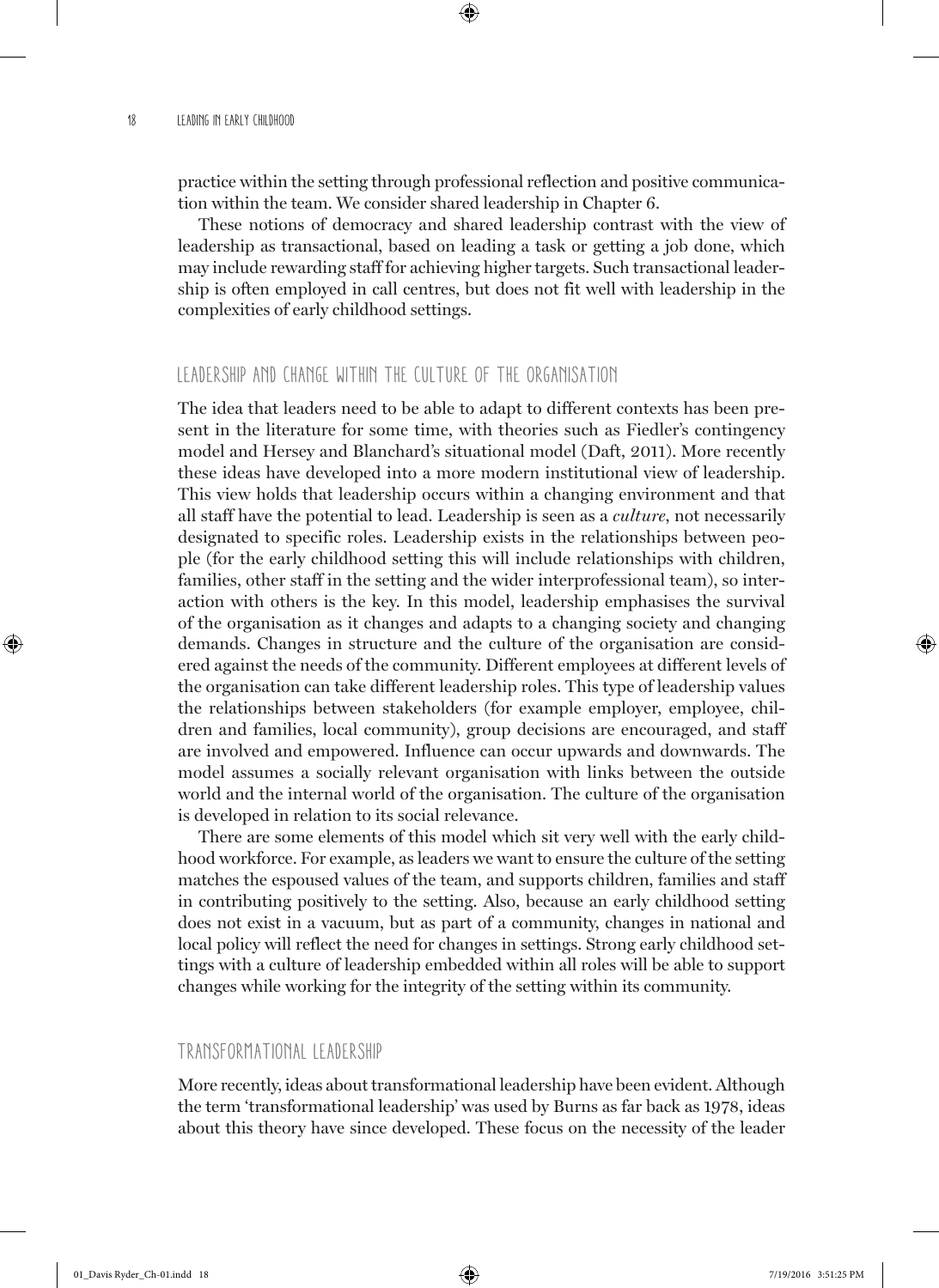having a new and clear vision, and being able not only to see the need for change but also to explain to stakeholders the purpose of that change (Northouse, 2015). Such leaders will need to motivate others in the organisation by engaging with all stakeholders both cognitively (so that they understand the change) and emotionally (so that they want the change). When major change is needed, transformational leadership can be very useful. Transformational leadership is particularly necessary to consider when the culture of the setting needs to change. A word of caution though: it is possible as a leader to get carried away with such a model, and ignore the values of shared leadership.

⊕

Theories of motivation linked to leadership are certainly not new, but as a component of transformational leadership theory they are worth noting. Earliest of these was Maslow's (1943) hierarchy of needs. This theory suggests that unsatisfied needs act as a motivator, and once the need is satisfied, another need becomes a motivator. Staff who are asked to work in an environment which is too cold, and where they are unable to take appropriate comfort breaks, are likely to be poorly motivated because their basic needs are not being met. At the top of the scale of needs are those of selfactualisation, where creativity is encouraged as a motivating force within the job role. There are many criticisms of Maslow's theory, but despite these there is value in considering the theory. Other theories of motivation include Adams' (1965) equity theory, which states that people are motivated if they believe they are being treated fairly. In early childhood settings, having open communication and opportunities to discuss issues within the team can support a sense of fair play.

Consideration of motivation is useful for the leader in early childhood settings. Working with someone who is demotivated can have a strongly negative influence on others in the workforce, and can make work challenging rather than enjoyable. On the other hand, employees who are motivated tend to want to make the setting the best it can be, and will be more likely to suggest positive actions to improve things. Locke (1968) proposed that agreeing specific, relatively stretching goals can be used to motivate staff who are unmotivated, by focusing their attention on the job to be done. For example, setting a goal for a member of staff to find out about a topic and share this with the team at a meeting could make that member of staff feel trusted with a worthwhile and new task, and could also help them see learning and sharing as part of their role.

Work by Davis (2012) indicates that for early childhood leaders one theory of leadership is not enough, that these leaders draw from a range of theories to support their practice across the range of situations and activities which occur in early childhood settings.

# REFLECTION POINT: LEARNING FROM LEADERSHIP THEORY

Based on the outline description of theories above, jot down your ideas about which elements of these theories you might find useful in your own practice.

♠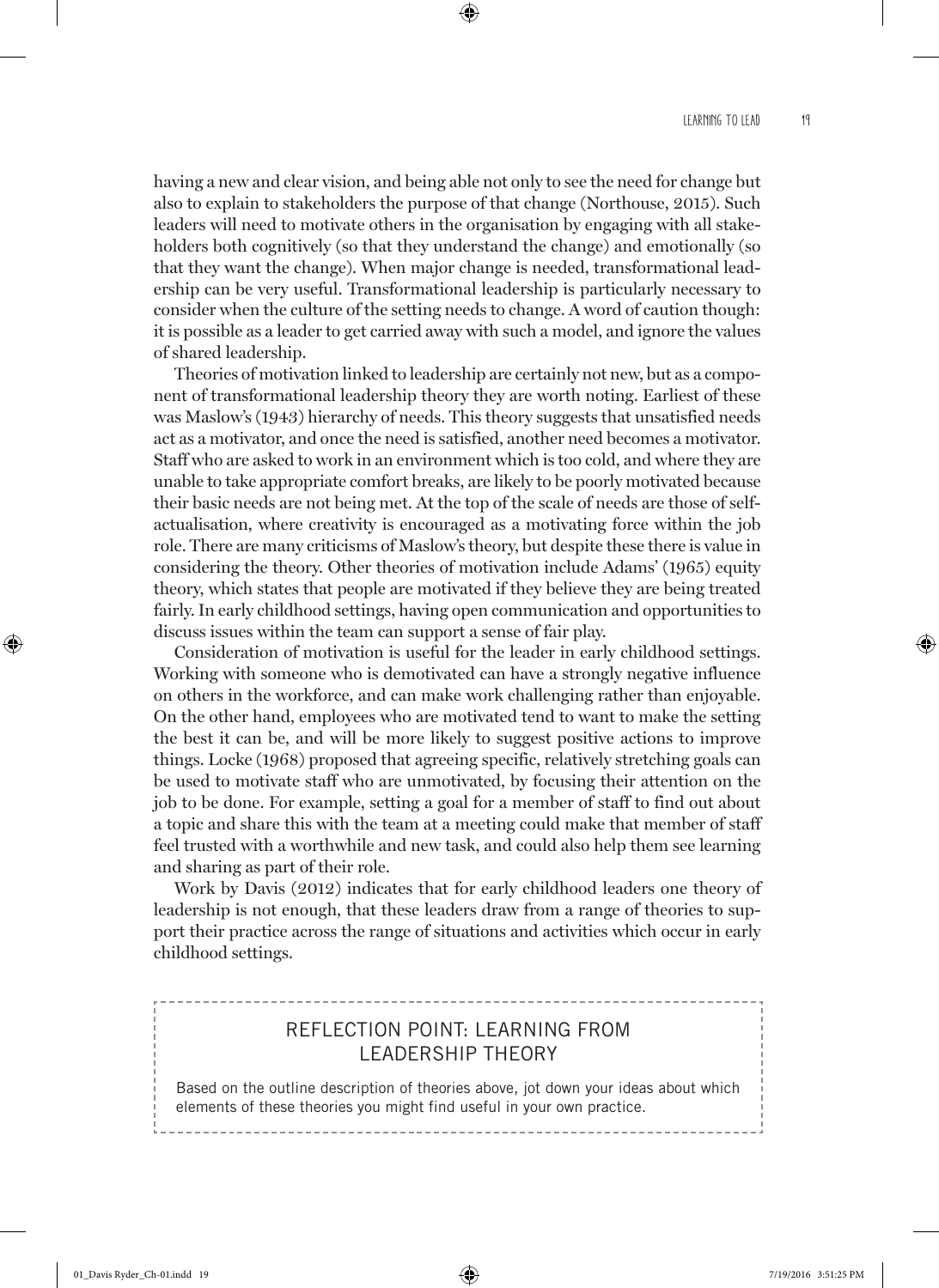#### Theory to practice

You may have included some of the following ideas as part of your reflection:

⊕

- $\rightarrow$  I can learn to be a leader, I don't have to be born with leadership skills.
- $\rightarrow$  I can identify the skills and knowledge I need to be a leader, and make a plan to develop these.
- $\rightarrow$  Developing knowledge and skills within my job role will give me confidence.
- $\rightarrow$  Leadership traits are not gender specific.
- $\rightarrow$  A culture of leadership in a setting where everyone sees themself as having a role in leading supports a strong setting.
- $\rightarrow$  Setting specific but stretching goals can help to motivate people.
- $\rightarrow$  Major change, such as a change of culture, may need transformational leadership.

As a key person, you might be interested to identify the skills and knowledge you wish to develop in relation to your leadership role working with specific children and families. As a room leader, you may identify a need to learn more about motivating staff and leading change. As a new member of staff, you might need to learn more about the curriculum and ways of working with children to lead their learning. Whichever role you occupy, you have probably realised by now that it is our belief that leadership is for everyone.

In Chapter 6 we develop these ideas of leadership and extend them to specific theories about leading change. These elements will be particularly useful for the person who is in overall charge of the setting or has responsibility for a number of settings.

Just before we end this chapter we wanted to point out that the role of the leader should be a positive one, namely to influence best practice and optimal outcomes for children and families, however poor leadership practice can have negative consequences. Work by Einarsen et al. (2007: 208) considered the concept of 'destructive leadership' and the way in which poorly constructed leadership can reduce staff morale and weaken team effort, limit opportunities for staff development, and reduce opportunities to work together with families to promote best outcomes for children.

Padilla et al. (2007) considered the notion further and identified that destructive leadership ignores or does not seek the views of others and hence is not collaborative. A destructive leader will impose targets without discussion, and without consideration of the specific abilities or aptitudes of the practitioner. Clearly, this type of leadership is not ethical and has no place within the early childhood sector. However, Padilla et al. (2007) go further in their article, recognising that for destructive leadership to succeed typically there will be followers who are susceptible to such destructive methods. Practitioners who lack self-confidence, a knowledge of their legal rights or understanding or awareness of the values of the early childhood sector may not realise that this type of leadership is unacceptable. Empowering practitioners, developing their assertiveness and confidence, will therefore mitigate against the potential for destructive leadership. A strong leader will put in place mechanisms to empower individual practitioners to speak up to ensure the best outcomes for children and families.

⊕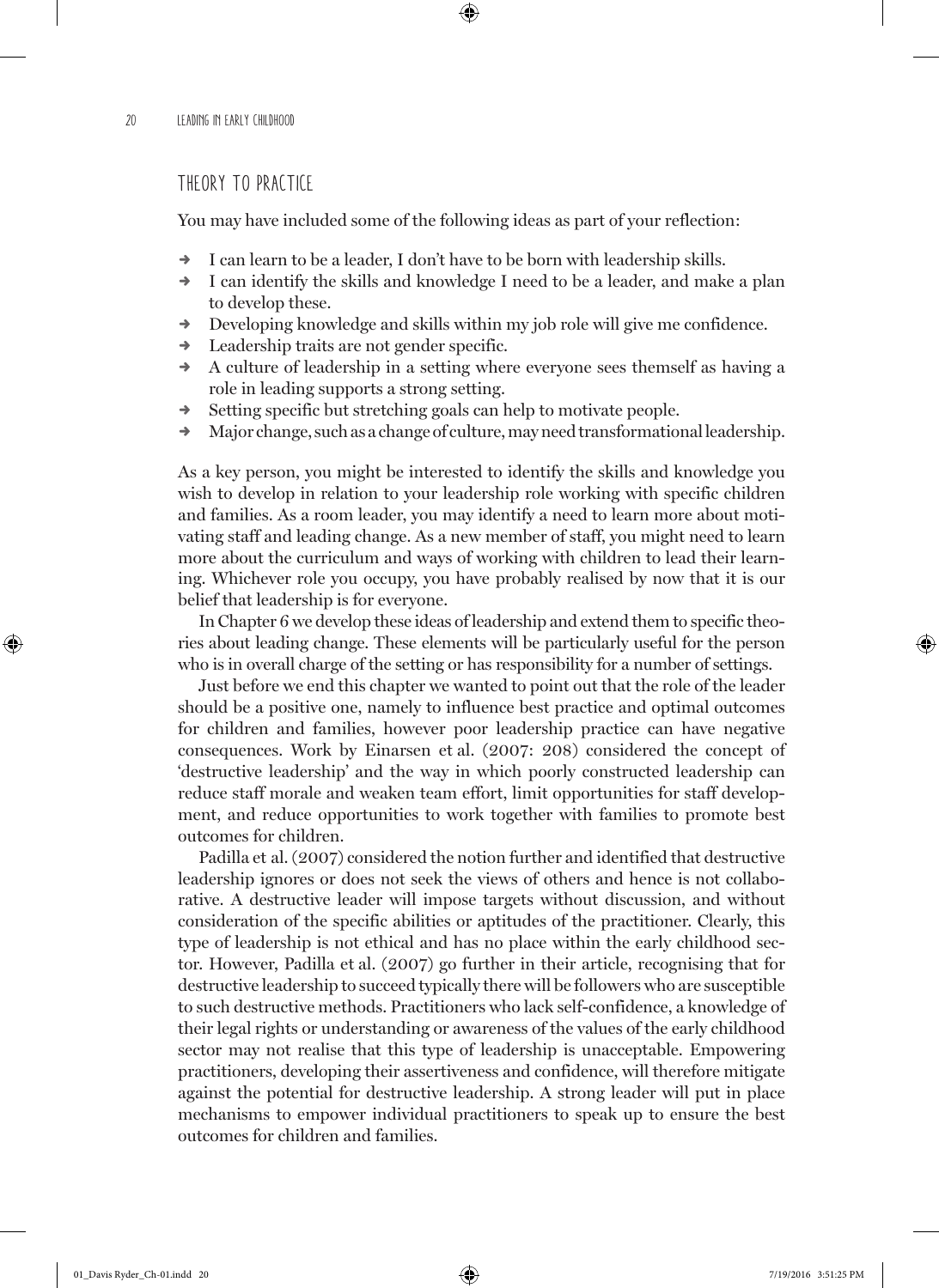We hope, therefore, that you will realise the consequences of failing to enact positive and constructive leadership in your role. Leadership can be a powerful tool for improving outcomes for children and their families, but failing to enact such leadership could have significant negative consequences.

 $\textcircled{\scriptsize{*}}$ 

## SUMMARY AND CONCLUSIONS

We agree with Jones and Pound (2008: 4) who recognise that 'everyone in early years care and education needs to develop their professional knowledge and skills and adopt a leadership … approach'. Working as a practitioner within an early childhood setting you will be involved with at least one of the following elements of leadership: leading a child in their learning; leading within a whole setting; leading within a room; being a key person; leading across many settings; leading people; leadership with parents and families; leadership with other professionals; reflecting on leadership.

We have identified within this chapter that there are many theoretical approaches to leadership, and that practitioners can draw from these approaches where they fit with the setting. Leadership involves people, so much of what is written within this book is about working with others, namely children, parents, other staff. We hope we have convinced you that everyone who works in a setting has scope for leading practice.

Recommended further reading

⊕

We recommend that you explore the video material, and research findings, from the EYPS study to see how different practitioners enact leadership in their roles:

Hadfield, M., Jopling, M., Needham, M., Waller, T., Coleyshaw, L., Emira, M. and Royle, K. (2012) *Longitudinal Study of Early Years Professional Status: An exploration of progress, leadership and impact: Final report*. London: Department for Education. Available at www.gov.uk/government/uploads/system/uploads/attachment\_data/file/183418/DfE-RR239c\_report.pdf